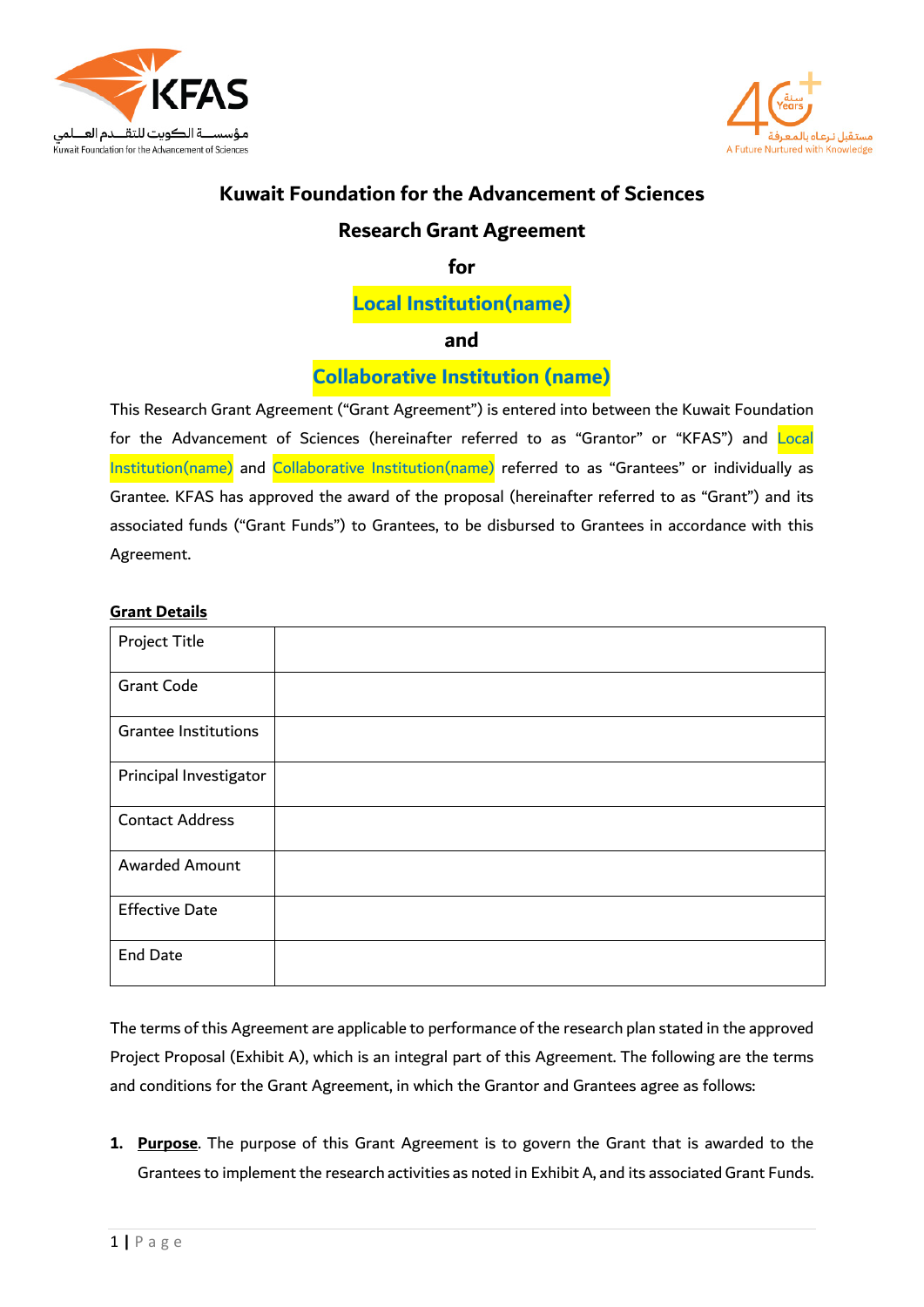



- **2. Period of Performance**: The term of this Agreement shall be from (Start date) through (End Date) unless amended or terminated in writing according to Section 8 below.
- **3. Grant Funds.** Grantor agrees to provide Grantee(s) with funds in an amount not exceeding  $(KD_{\text{max}})$  to be used solely for the approved expenses as stated in the budget of the Grant outlined in Exhibit A. The Grant Funds will be effective as outlined in Section 2 of the said Exhibit. **3.1.** The total amount that will be paid to Collaborative Institution is KD\_\_\_\_
	- **3.2.** The publications budget of KD 500 will be kept with KFAS and released upon request from Local Institution.
- **4. Project Agreement. The Grantor supports and encourages collaborative research, and it is the** responsibility of the Grantees to ensure that, prior to commencing any research activity related to this Grant in collaboration with other institutions, the terms and conditions of the collaboration for the successful implementation of the grant be set forth in a written agreement (hereinafter referred to as "Project Agreement"; attached in Exhibit B). The "Project Agreement" shall be approved by the Grantor, prior to the signing of this Grant Agreement, to ensure alignment with the Grantor's policies, as outlined in the **[KFAS Research Grant Manual](https://kfas.sharepoint.com/Shared%20Documents/Forms/AllItems.aspx?id=%2FShared%20Documents%2FKFAS%20Research%20Grant%20Manual%202021%2Epdf&parent=%2FShared%20Documents)**.

## **5. Disbursement of Grant Funds and Reporting Requirements.**

**5.1.** The Grant Funds shall be expended during the Funding Period, during which Grantees may spend the funds solely for the Grant detailed in Exhibit A. The grant funds will be disbursed upon Grantor approval that the Grantees have successfully met the due date of the respective report, outlined in Table I below. Best efforts will be made by the Grantor to disburse payments within 30 days of the submission of the report by the Grantee.

#### Table I. Reporting Requirements and Payment Breakdown

| <b>Report Requirement</b>       | <b>le Date</b>         | ments            | <b>Payment Amount</b><br><b>Collaborative</b><br><b>Institution (USD)</b> | <b>Payment Amount*</b><br><b>Institution</b><br>Local<br>(KD) |
|---------------------------------|------------------------|------------------|---------------------------------------------------------------------------|---------------------------------------------------------------|
|                                 | Upon signing the grant |                  |                                                                           | -                                                             |
| <b>Down Payment</b>             | agreement              | <b>Payment 1</b> |                                                                           |                                                               |
| $1st$ progress report           |                        | <b>Payment 2</b> |                                                                           | -                                                             |
| 2 <sup>nd</sup> progress report |                        | <b>Payment 3</b> |                                                                           | -                                                             |
| <b>Final Report</b>             |                        | Payment 4        |                                                                           | -                                                             |

\* The publications budget of KD 500 will be kept with KFAS and released upon request from Local Institution.

#### **5.2. Reporting**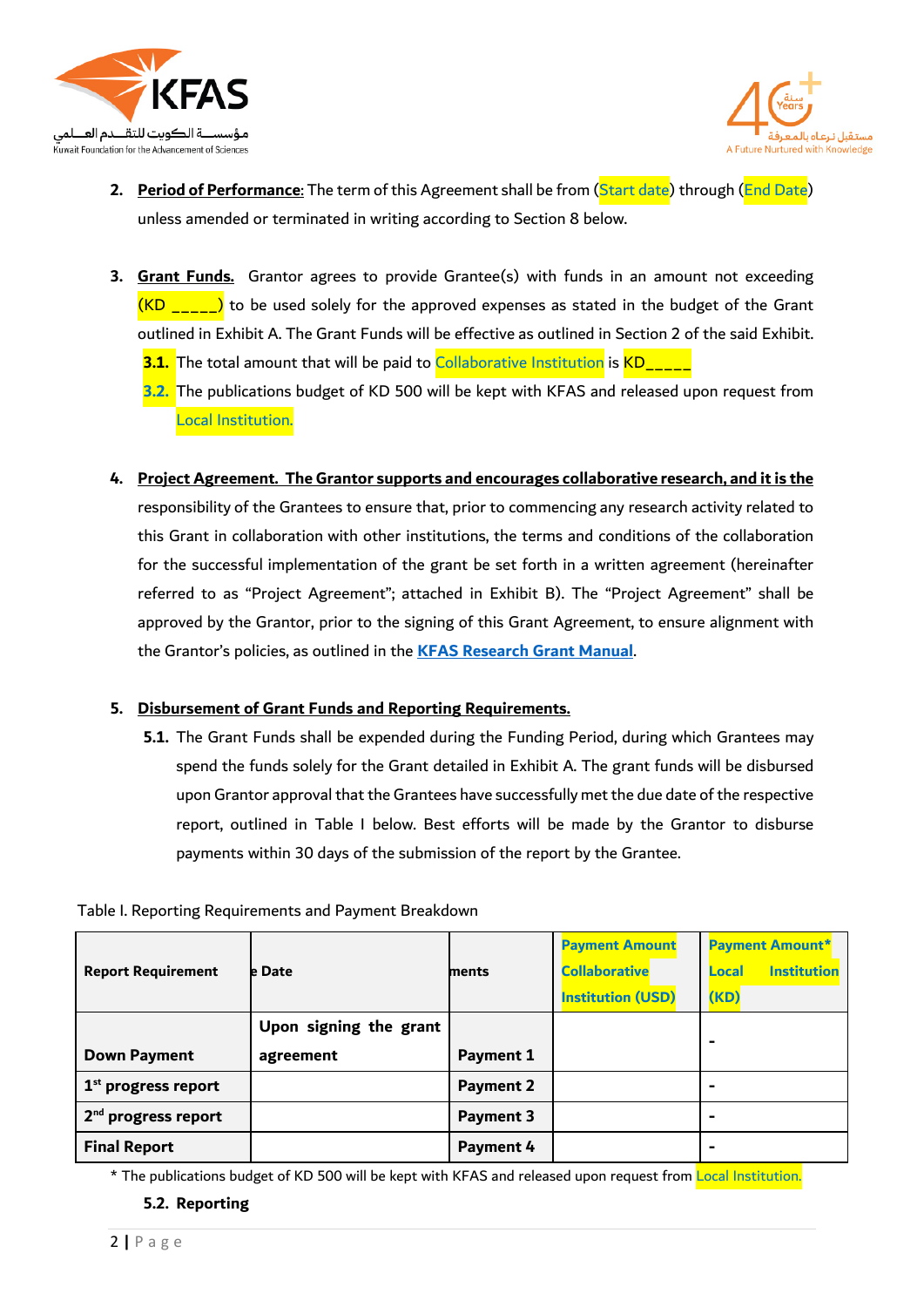



- **5.2.1. Progress Reports.** Progress reports must be submitted and approved by the Grantor, prior to the release of funds, which discusses in detail, the progress and milestones to date, including accomplishments, challenges, and any variations to the originally proposed objectives in the proposal as set forth in, Exhibit A. The guidelines for the development of the Progress Report are outlined in the **[KFAS Research Grant Manual](https://kfas.sharepoint.com/Shared%20Documents/Forms/AllItems.aspx?id=%2FShared%20Documents%2FKFAS%20Research%20Grant%20Manual%202021%2Epdf&parent=%2FShared%20Documents)**. Progress reports are to be submitted by Local Institution on or before the deadline shown in the Table I.
- **5.2.2. Final Report.** A final report ("Final Report") must be submitted and approved by the Grantor which discusses the project results in detail, the overall progress and milestones towards the achievement of the original objectives, financial statements and the final outcomes of the research project as set forth in, Exhibit A. The guidelines for the development of the Final Report are outlined in the **[KFAS Research Grant](https://kfas.sharepoint.com/Shared%20Documents/Forms/AllItems.aspx?id=%2FShared%20Documents%2FKFAS%20Research%20Grant%20Manual%202021%2Epdf&parent=%2FShared%20Documents)  [Manual](https://kfas.sharepoint.com/Shared%20Documents/Forms/AllItems.aspx?id=%2FShared%20Documents%2FKFAS%20Research%20Grant%20Manual%202021%2Epdf&parent=%2FShared%20Documents)**. Final reports are to be submitted by Local Institution on or before the deadline stipulated in Table 1.
- **5.2.3. Payments.** Payments dates are linked to reporting requirement submission by Grantees and acceptance by Grantor as defined in Table 1. Should the Grantees require additional time for submission of reporting requirements, a formal (written) request for a deadline extension must be sent to the Grantor no later than 10 working days from the submission date for the Grantor's review and approval.
	- 5.2.3.1. Payment delays may result due to revisions to the documentation required by the Grantor, as a part of the approval process.
	- 5.2.3.2. The Grantor may withhold disbursement of all or any portion of the Grant Funds if Grantees have failed to satisfy any requirements mentioned in Table I, within the Grant, or in relation to issues of noncompliance, as defined in Clause 5.2.4.
- **5.2.4. Noncompliance**. Noncompliance in relation to the submission of the reporting requirements stipulated in Table I or the timely submission of these documents could result in the suspension of the grant and/or discontinuation of payments, and the potential impact on the Grantees' standing with the Grantor for the funding of future grants.
- **5.2.5. Additional Reporting Requirements.** Grantees shall also submit such other reports or information based on the Grantor's request throughout the duration of the contract.
- **5.3. Audit**: All financial accounts and records relating to this Agreement may be subject to review and audit by authorized representatives of the Grantor and/or the Grantees with reasonable prior notice and at a mutually agreeable date and time, for the purpose of verifying costs and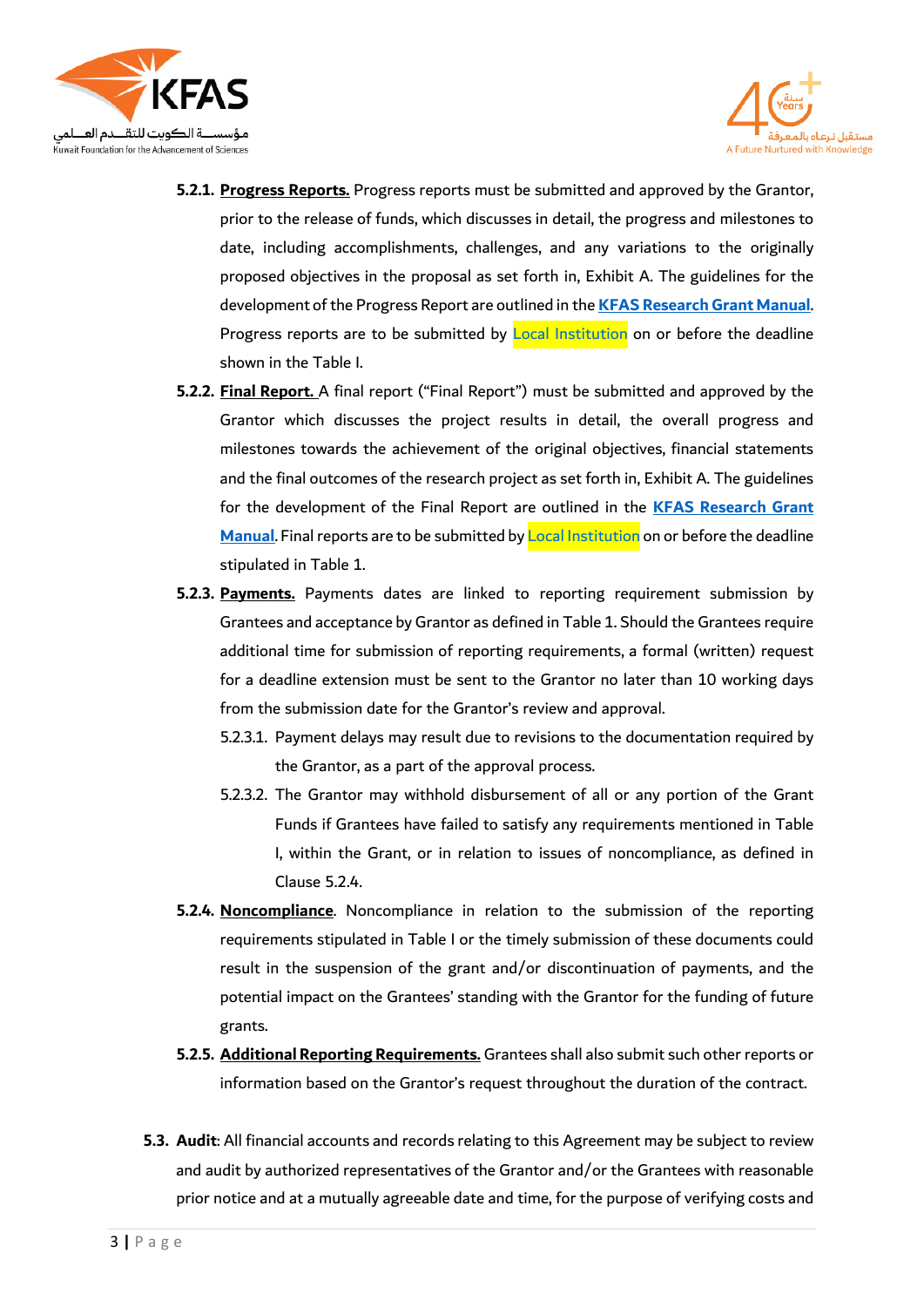



expenditures made in performance of this Grant under this Agreement. Each Party shall maintain its respective accounts and records for a period of three years after the close of the Project Period of Performance.

- **6. Intellectual Property**: The Grantor's Intellectual Property Policy will govern this Agreement, as stipulated in the clauses below, unless other terms have been negotiated by the Grantor and Grantees. The Grantees, including collaborative parties, should ensure compliance with the Grantor's Intellectual Property Policy, summarized below.
	- **6.1. Patent Rights.**
		- **6.1.1. Allocation of Principal Rights.** Grantees may retain the entire right, title, and interest throughout the world to each subject invention, subject to the provisions of this Patent Rights clause. With respect to any subject invention in which the Grantees retains title, Grantor shall have a non-exclusive, nontransferable, irrevocable, paid-up license to practice or have practiced for or on behalf of Grantor the subject invention throughout the world. Should the Grantees decide not to pursue rights, then the Grantor may pursue protection of invention as defined in Clause 6.1.6.
		- **6.1.2. Disclosure.** Grantees will disclose each subject invention to the Grantor within three months after the principal investigator discloses, in writing, the invention to their respective institution personnel responsible for the administration of patent matters. A fully detailed, including sufficient technical detailed and supporting documentation written document, should be provided to the Grantor as a part of the disclosure. The Grantees will elect in writing whether or not to retain title to the invention by notifying Grantor within three months of disclosure to Grantor. The Grantees will notify Grantor of any decision not to continue prosecution of a patent application, pay maintenance fees, or defend in a reexamination or opposition proceeding on a patent, in any country, not less than 30 days before the expiration of the response period required by the relevant patent office.
		- **6.1.3. Publications.** The Grantees agree to review all draft articles, documentation and information derived from the research supported by the Grantor, prior to publication to determine whether there may be IP that should be protected, which will be sent to the Grantor for review, comment, and approval prior to any publication. Grantor will provide its comments up to twenty (20) business days after receipt of the evaluation report. Grantor's conditional approval may include additional comments, steps, or terms if Grantor plans to protect any IP covered by the evaluation. Should Grantor not respond within the indicated timeframe, Grantees should submit a request for publication to the Grantor for review and approval. All publications, presentations and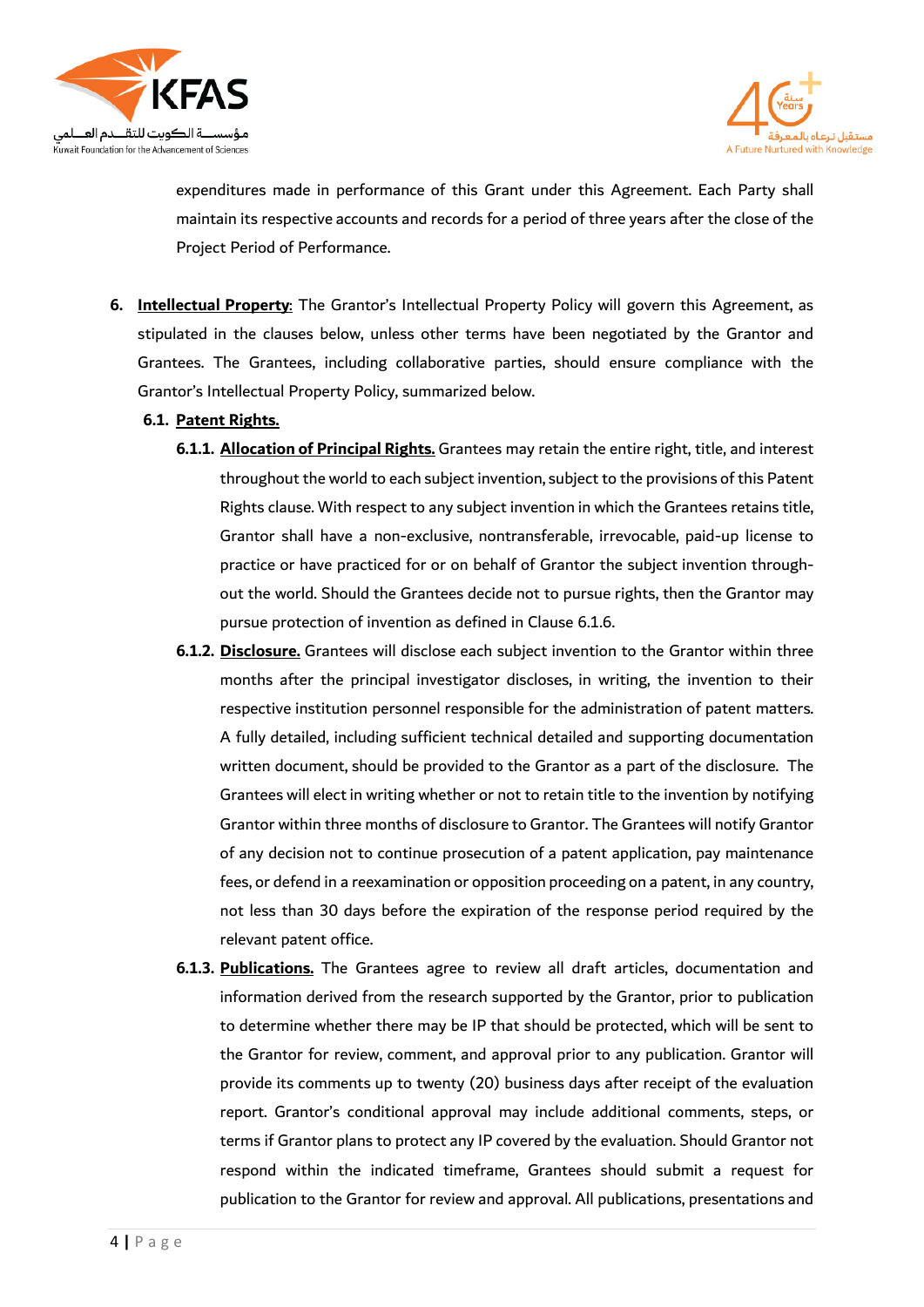



other public disclosures regarding the grant shall acknowledge the Grantor's support and funding as described in Clause 6.6.

- **6.1.4. Patent Application.** The Grantees agree to include, within the specification of any patent application and any patent issuing thereon covering a subject invention, the following statement: "This invention was made with the support of the Kuwait Foundation for the Advancement of Sciences (KFAS) under (KFAS project code) KFAS has certain rights in this invention."
- **6.1.5. Licenses.** The Grantees, or their representatives, will complete, execute and forward to Grantor a confirmation of a license to Grantor within two months of filing any domestic or foreign patent application.
- **6.1.6. Title to Grantor**: Grantor may obtain full title (and assignment of all interest) to any subject invention if the Grantees fail to disclose or elect the subject invention within the times specified in the Grantor's IP Policy, or elects not to retain title, or in those countries in which the Grantees fail to file patent applications within the times specified above, or in any country in which the Grantees decide not to continue the prosecution of any application for, to pay the maintenance fees on, or defend in a reexamination or opposition proceeding on. Grantor may only request title within 60 days after learning of the failure of the Grantees to disclose or elect within the specified times Should Grantor obtain full rights, the Grantees will retain a non-exclusive royalty-free license throughout the world to the subject invention.
- **6.1.7. Subcontracts.** The Grantees will include this Patent Rights clause, suitably modified to identify the parties, in all subcontracts, regardless of tier, for experimental, developmental or research work pertaining to the Grant. The subcontractor will retain all rights provided for the Grantees in this Patent Rights clause, and the Grantees will not, as part of the consideration for awarding the subcontract, obtain rights in the subcontractors' subject inventions.
- **6.1.8. Reporting on Utilization of Subject Inventions**. The Grantees agree to submit annual periodic reports to the Grantor on the utilization of a subject invention or on efforts at obtaining such utilization that are being made by the Grantees or its licensees or assignees. Such reports shall include information regarding the status of development, date of first commercial sale or use, gross royalties received by the Grantees and such other data and information as Grantor may reasonably specify.
- **6.2. Commercialization of Intellectual Property.** The details of the development and implementation of commercialization strategies will be the subject of separate agreements between the Grantees and should be shared with the Grantor for review and approval.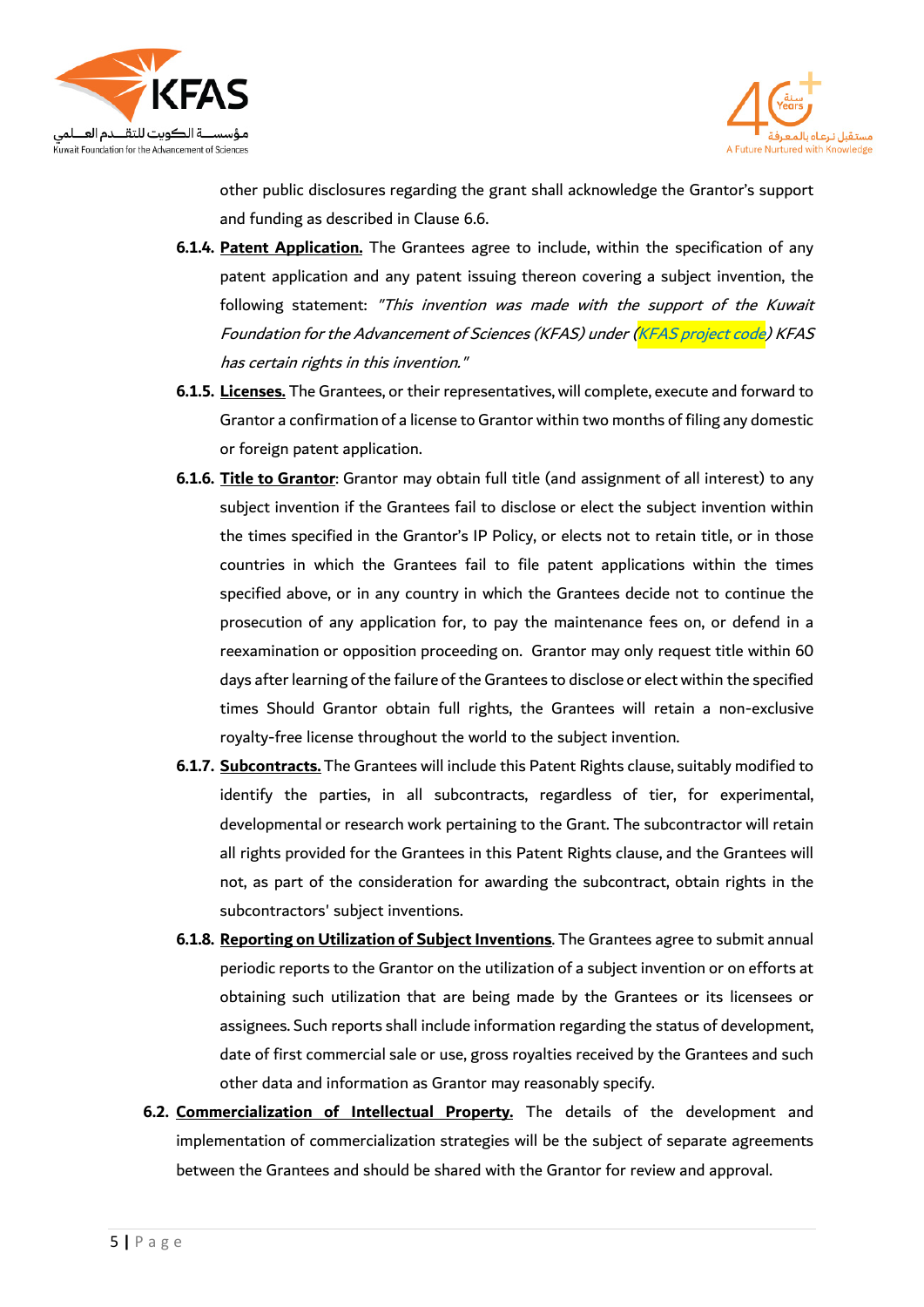



**6.3. Project Agreement** The Project Agreement, Exhibit B, shall be developed, agreed and signed by the Grantees, and shall include, inter alia, provisions with respect to the following: (a) IP and associated rights already existing at the Grantees institution prior to entering into the agreement; (b) IP and associated IP Rights arising from research activities set out in the agreement, after entering into it; (c) Confidentiality requirements; (d) Terms of public disclosure; (e) Other relevant provisions.

#### **6.4. Standard Copyrightable Material Clause**

- **6.4.1. Definitions**. Subject writing means any material that is or may be copyrightable under the laws of the United States, the European Union, countries of the Gulf Cooperation Council, or other area of concern to the Grantor; and is produced by the Grantees or its employees in the performance of work under this grant. These include such items as reports, books, journal articles, software, sound recordings, video tapes and video discs.
- **6.4.2. Copyright Ownership, the Grantor License.** Except as otherwise specified in the grant, other Grant Agreement, or by this paragraph, the Grantees may own or permit others to own copyright in all subject writings. The Grantees agree that if it or anyone else does own copyright in a subject writing, the Grantor will have a non-exclusive, nontransferable, irrevocable, royalty-free license to exercise or have exercised for or on behalf of the Grantor throughout the world all the exclusive rights provided by copyright. Such license, however, will not include the right to sell copies or photo records of the copyrighted works to the public.
- **6.5. Tangible Property**. "Tangible property" means any personal property other than equipment and intellectual property. Unless otherwise provided in the grant, all legal rights to tangible property collected or created during the Grantor-assisted research remain with the Grantees as determined by the policies of the organization. As members of the scientific and engineering community, Grantees are responsible for making such tangible property appropriately available to other researchers.
- **6.6. Authorship and Publications**. Grantees are expected to promptly prepare and submit for publications all significant findings from work conducted under the Grant, as defined in 6. The Grantor's **authorship guidelines** should be adhered to when deciding on authors and assigning the order of authors. On all publications related to the Grant, should include the following statement "This work was partially funded by the Kuwait Foundation for the Advancement of Sciences; Grant Code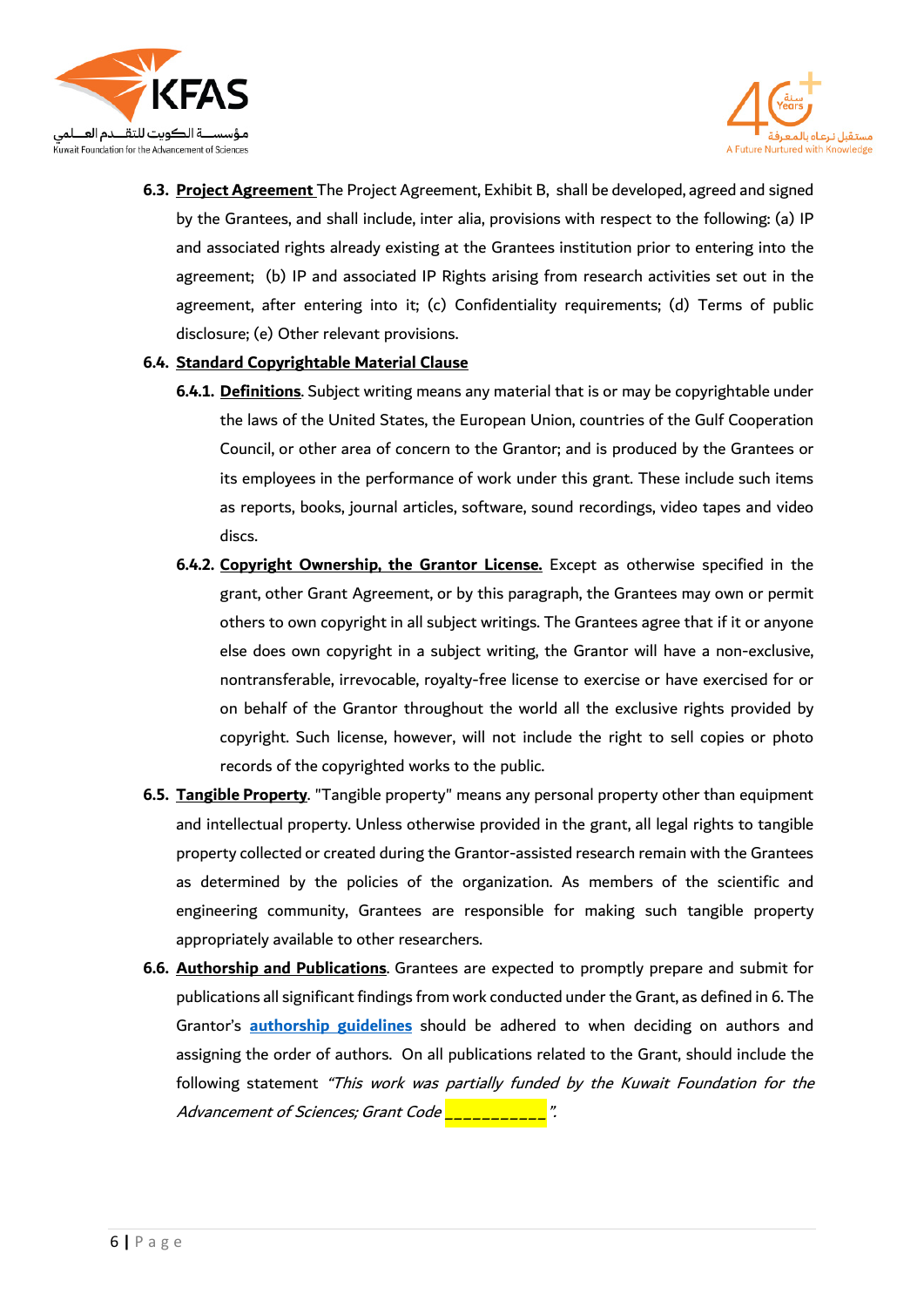



- **6.7. Open Access**. The Grantor retains a nonexclusive, irrevocable right to distribute scholarly articles authored or coauthored by the Grantor's employees or prepared as a result of research supported by the Grantor, for any non-commercial purpose. Grantees are advised to mention the Grantor's Open Access policy while signing the copyright agreements with the publishers and an embargo, if any, should be no longer than 12 months.
- **7. Confidentiality.** Both the Grantees and Grantor shall protect the confidentiality of information pursuant to the Grant. Grantor shall not be obligated to maintain in confidence any information: (i) which was already known to Grantor; or (ii) which is or comes into the public domain through no fault of Grantor; or (iii) which is independently developed by Grantor; or (iv) which comes to Grantor from a third party which is not in violation of any obligation of confidentiality to Grantees or Grantor.

#### **8. Agreement Modifications.**

- **8.1. Amendments.** This Agreement, or any part, may be amended only in writing and signed by both the Grantees and Grantor. The Grantees should submit an amendment request in writing to the Grantor who reserves the right to approve of decline the amendment request, within 10 working days after receiving the request.
- **8.2. Assignment.** Grantees may not assign all or any of the benefits of, nor delegate all or any of the duties imposed by, this Agreement, without approval by the Grantor.
- **8.3. Breach of Grant Agreement.**
	- **8.3.1. Temporary Suspension of Grant.** Grantees must notify the Grantor of any event or matter which was neither caused by the Grantees nor is within the control of the Grantees that is likely to prevent or delay the performance of its obligations under this Grant Agreement. In this situation, the Grantor may agree to suspend the Grant for a period of time, as the Grantor sees fit, or the Grantee may request for a suspension. Requests for suspension from the Grantees should be made formally, in writing, with a clear explanation as to the reason for the suspension, its implications on the successful completion of the project as agreed upon in Appendix A, as well as the duration for the suspension (which could include cancelation of the project), for the Grantor's review and approval.
	- **8.3.2. Termination.** The Grantor will notify in writing to the Grantees in the case of termination of the Grant Agreement, should any of the following events occur: (i) the Grantees intends to use, has used or uses the Grant Funding for purposes other than those for which they have been awarded; (ii) the Grantor is, in the reasonable opinion that the Grantees is acting in a negligent manner (in this context negligence includes,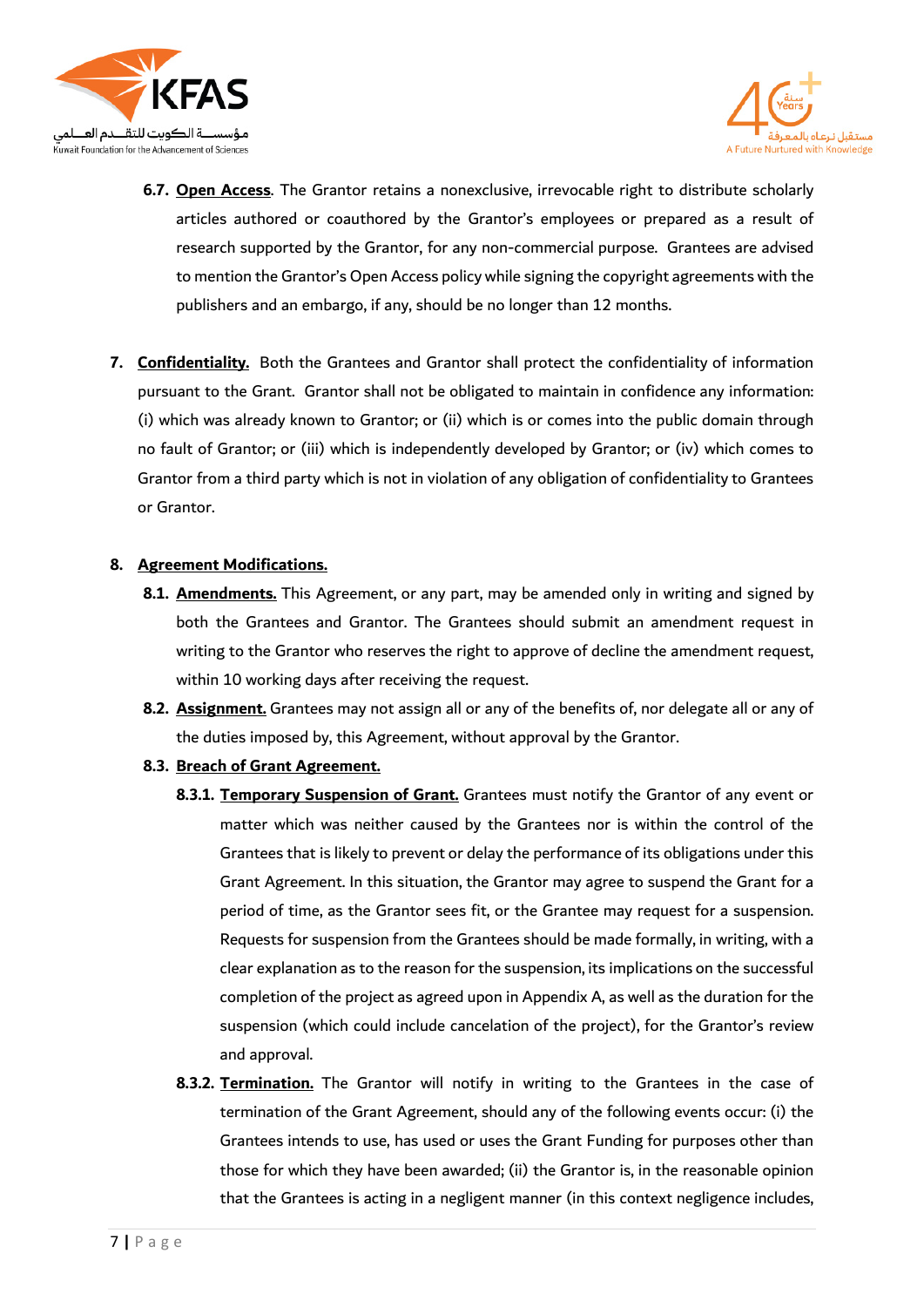



but is not limited to, failing to prevent or report fraud or corruption; not responding to requests from the Grantor), (iii) the Grantees obtains duplicate funding from a third party for the Grant; (iv) the Grantees or collaborators violated the Grantor's Code of Research Ethics or committed fraud; (v) the Grantees commit or committed an illegal act (based on the laws of the State of Kuwait and/or the home country of the collaborating institution); (vi) the Grantor determines (acting reasonably) that the Grantees have: acted dishonestly or negligently at any time during this Agreement and to the detriment of the Grantor and/or taken any actions which brings the Grantor's name or reputation into disrepute.

- **8.3.3.** Termination can occur immediately or within fifteen (15) working days of receiving written notice from the Grantor to the Grantees and identifying the potential breach of Grant Agreement, and the required actions from the Grantees to rectify the breach. Should the Grantees not respond within the 15 working days, the Grantor will terminate the Grant Agreement.
- **8.3.4.** On termination of this Grant Agreement, the Grantees will provide financial and narrative reports to the Grantor within (15) working days of receiving written notification of termination.
- **8.3.5. Unused Grant Proceeds Upon Termination of Cancelation.** In the event of project termination or cancelation (permanent suspension), the Grantees will return all unused funds to the Grantor within thirty days of the termination/cancelation notice, and the Grantees shall not receive any undisbursed Grant Funds.
- **9. Liability**: Notwithstanding the foregoing or anything to the contrary in this Agreement, neither Party shall be liable to the other for any special, incidental, consequential, exemplary, punitive, treble or other indirect or multiple damages of any kind that may arise in connection with the execution, performance and/or administration of this Agreement.
- **10. Force Majeure**: Neither the Grantor or Grantees will be held liable to the other for any failure to perform its obligations under this Agreement by any reason of "Force Majeure", defined as any cause or circumstance beyond the reasonable control including natural disasters, political issues, war, and public health or medical emergencies, after the date of this Agreement. If the Grantees or Grantor is affected, they must notify the other as soon as the Force Majeure Event occurs, providing accurate information concerning the Force Majeure Event, as well as the potential timeframe for overcoming the Force Majeure and to what extent either will continue to perform obligations based on the practicalities associated with the Force Majeure event.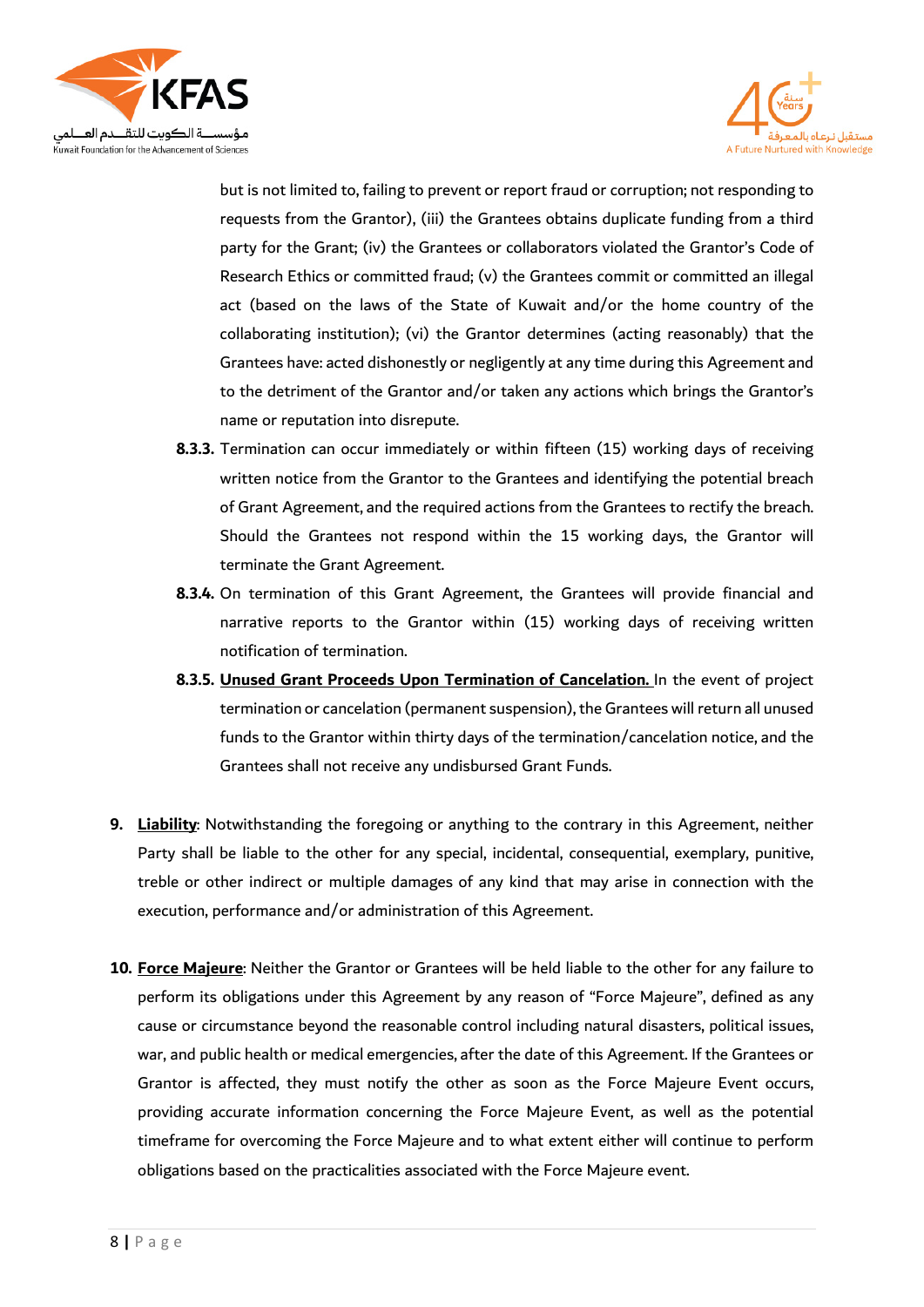



#### **11. NEGOTIATION AND GOVERNING LAW**

- **11.1.** Negotiation: Prior to commencing any legal action, the Parties will attempt in good faith to resolve through negotiation any dispute, claim or controversy arising out of or in relation to this Agreement.
- **11.2.** Any legal action, claim or other legal proceeding commenced by one Party hereto against another Party, arising out of this Agreement, shall be commenced in the courts of the State of Kuwait; and for the purposes of such proceeding, this Agreement shall be governed by, and shall be interpreted, construed and enforced, in accordance with the laws of the State of Kuwait.
- **12. [KFAS Code for the Research Conduct](https://kfas.sharepoint.com/Shared%20Documents/Forms/AllItems.aspx?id=%2FShared%20Documents%2FResearch%20%2D%20KFAS%20Website%2FKFAS%20Code%20for%20Research%20Conduct%20%28KFAS%20CRC%29%20%2D%20November%202020%20%2D%20final%2Epdf&parent=%2FShared%20Documents%2FResearch%20%2D%20KFAS%20Website&p=true&originalPath=aHR0cHM6Ly9rZmFzLnNoYXJlcG9pbnQuY29tLzpiOi9nL0Vkd25zWllIcTBWTnIwcjFlbEU2QWtZQnZMSnJvOWlvcVc3NTVITzcwcVpKakE_cnRpbWU9dUpzamVwT00yVWc)**: The Grantees awarded this Grant must adhere to the KFAS Code for Research Conduct, which defines high-level principles, responsibilities, and expectations for responsible research conduct. Grantees that are found to breach these policies and guidelines will be held accountable by the Grantor, potentially leading to the termination of the grant, and impacting the Grantees' standing with the Grantor for the funding of future grants.
- **13. Entire Agreement**. This Agreement and its exhibits set out the entire understanding between the Parties, and no changes to this Agreement are binding unless in writing and signed by the Parties to this Agreement.
- **14. Non-Exclusivity**. The parties understand and agree that nothing herein shall be interpreted as establishing any form of exclusive relationship between Grantees and Grantor. The parties further understand and agree that nothing herein shall be interpreted as precluding either party from entering into agreements similar to this Agreement with third parties or from conducting educational, research or other activities that may involve the same or similar subject matter as the Grant, the conduct of which is outside and independent of this Agreement, providing that any such educational, research or other activities are not done in a manner that is inconsistent with the rights and obligations of the parties to this Agreement.
- **15. Independent Status**. The parties hereby agree that they are at all times each acting as independent entities. Nothing in this Agreement will be construed or deemed to create a relationship of employer and employee, partner, joint venture, or principal and agent between Grantor and Grantees, its faculty, employees, agents, or officers.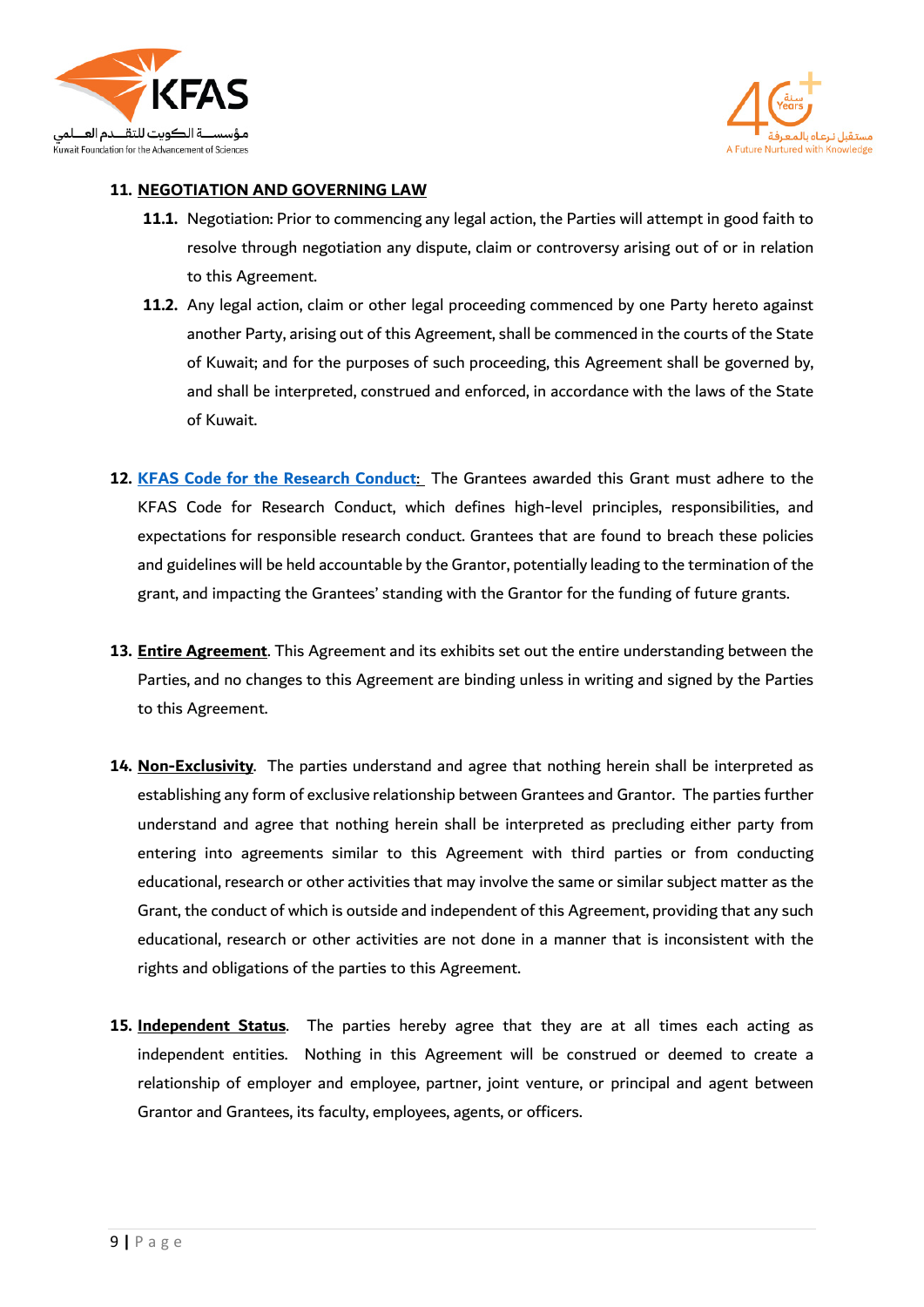



#### **16. Notices**

- **16.1.** All notices, demands, requests or other communications required to be given or sent by a party under this Agreement will be in writing and will be delivered by at least one of the following methods: (i) in person, (ii) trackable courier, (iii) transmitted by facsimile, or (iv) transmitted by electronic mail (email) addressed as set forth below, providing a party may designate a change of address at any time by notice in writing to the other party. All notices, demands, requests, or communications that are transmitted by facsimile or by email will be deemed received upon successful facsimile or email transmission.
- **16.2.** Legal, Scientific, Technical, and Similar Notices

| 16.2.1. | To Grantee Institution: Local Institution |
|---------|-------------------------------------------|
|         | <b>Attention:</b>                         |
|         | Email:                                    |
|         | <b>Administrative Contact:</b>            |
|         | Address:                                  |

| 16.2.2. | To Grantee Institution: Collaborative Institution |
|---------|---------------------------------------------------|
|         | <b>Attention:</b>                                 |
|         | Email:                                            |
|         | <b>Administrative Contact:</b>                    |
|         | Address:                                          |

**16.2.3. Grantor: Kuwait Foundation for the Advancement of Sciences (KFAS)** Attention: Email: Administrative Contact: Address: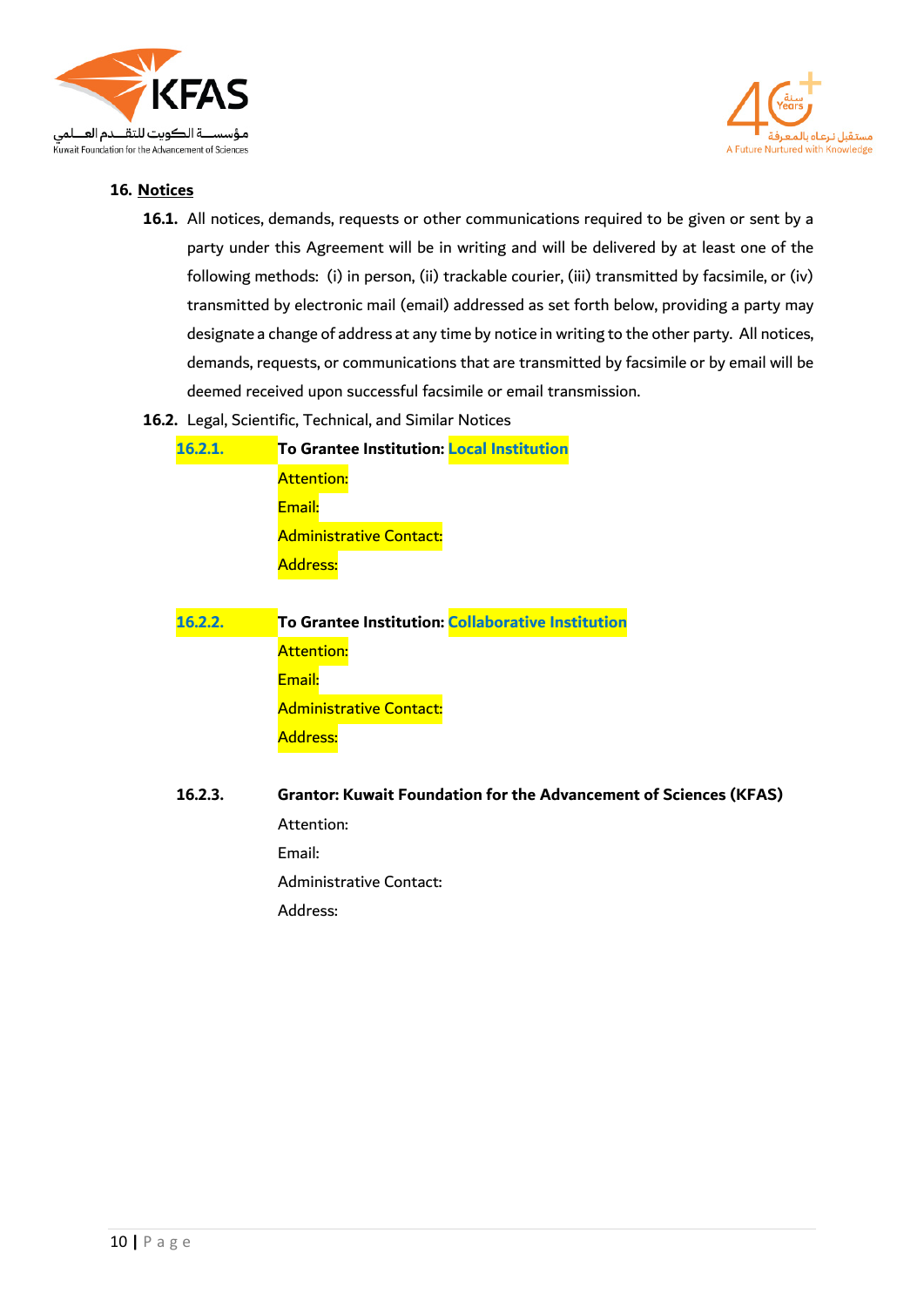



# **For Grantor: Kuwait Foundation for the Advancement of Sciences (KFAS) Name:**

**Title:**

Signature:

Date:

**For Grantee: LOCAL INSTITUTION**

**Name:** 

Signature:

Date:

**For Grantee: COLLABORATIVE INSTITUTION) Name: Title:**

Signature:

Date: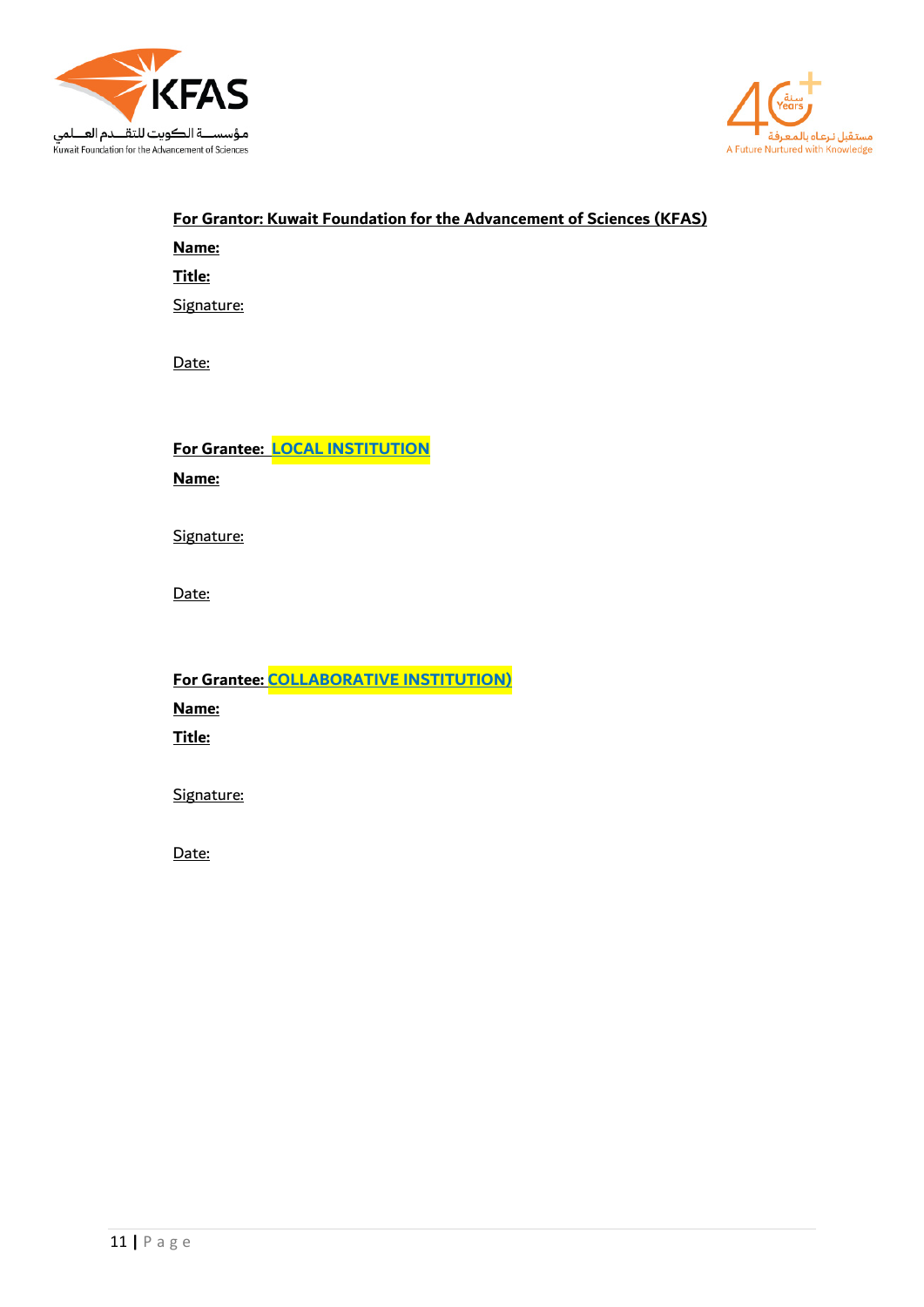



Exhibit A: (Proposal approved Project)